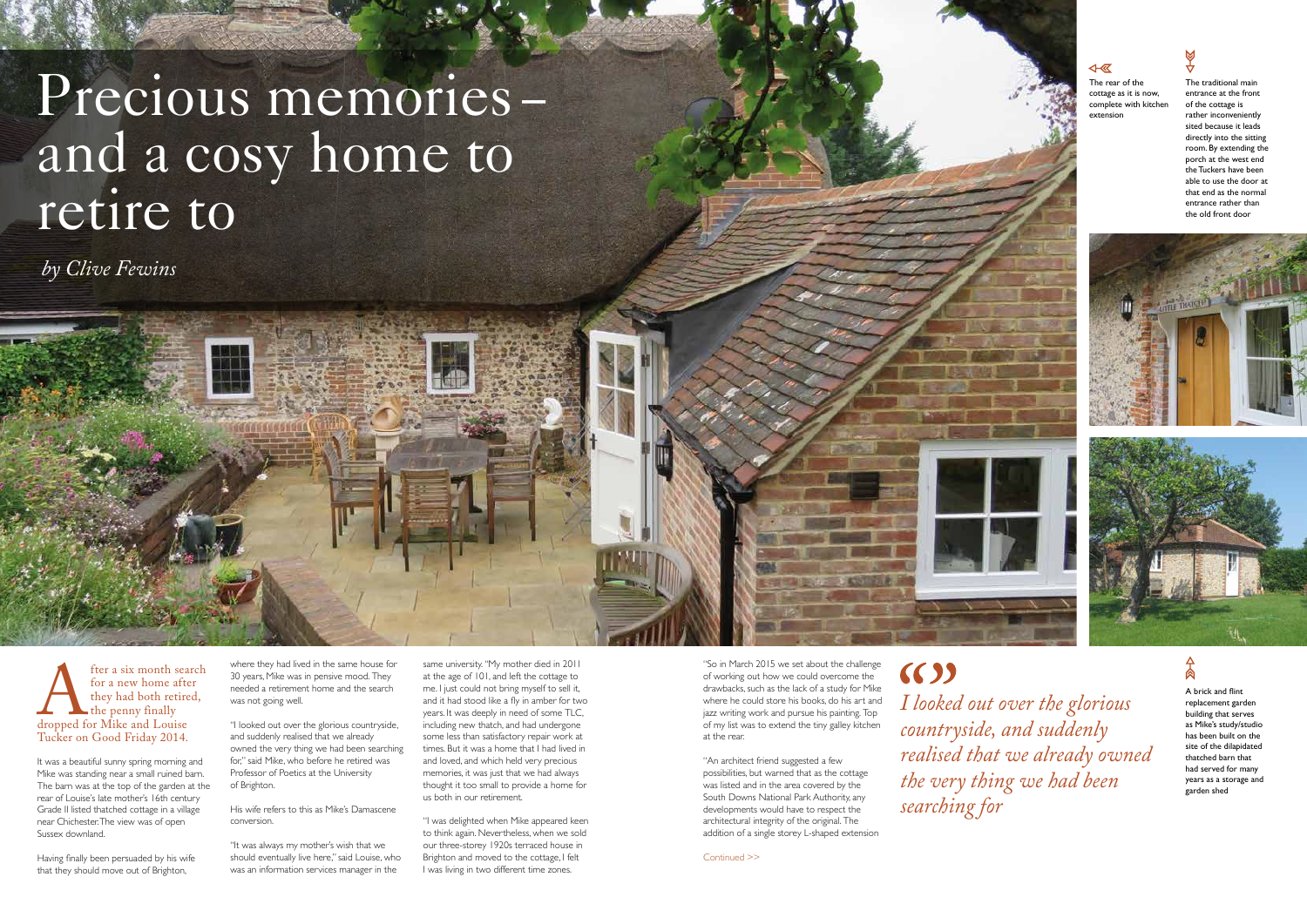

# ADVERTISING SPACE

- $\overrightarrow{P}$  The rear as it is now. Some 20 lorry loads  $\bigotimes$  of earth were removed at the rear of the cottage for the building – the site of the kitchen extension and the paved area and terraced garden beds.
	- Both Louise and Mike were very keen to extend the tiny galley kitchen, pictured here while the work at the rear was going on

at the rear would provide a dining area next to an extended kitchen. An upstairs bathroom was also desirable since the existing one was small, and tucked away under the stairs. Another essential was the study/studio for Mike. The fact that there was already the barn at the top of the garden raised the possibility of building a replacement."

"He came up with a rather large costing to build this and do all the other work needed to bring the cottage back to life and make it suit our life," said Mike. "It was more than we really wanted to spend.

"Then we had the good fortune to discover Chichester surveyor Derek Bowerman. He felt that the two planning authorities we had to deal with – Chichester District Council and the South Downs NPA – might not permit the L-shaped extension."

However Derek did say that he thought they would gain permission for the extended porch over the side door at the west end. They were keen to build this because the front faces south and the little-used door on that side opens inconveniently into the sitting room.

> When the Tuckers invited building historian Dr Annabelle Hughes from The Wealden Buildings Study Group<sup>\*</sup> to survey the cottage,



Derek was also hopeful that they would gain consent to extend the small kitchen at the rear to create the space they both wanted.

"This left the problem of my office/studio," Mike added. "However, when Derek took a look at the remains of the thatched barn

at the top of the garden – it had served for many years as a storage and garden shed – he felt there was a good chance we could get permission to rebuild."

When the planners eventually came to a site meeting they were generally sympathetic, and indicated there was a reasonable chance the Tuckers would be able to build a brick and flint replacement garden building on the footprint of the dilapidated barn.

They also confirmed that, while there would be no chance of gaining permission for an L-shaped extension, an extension in line with the original thrust of the building would be fine.

Louise and Mike were heartened, particularly when Derek introduced them to local builder Albert Jones of Nutbourne Construction, winners of numerous awards for conservation projects. Albert was widely experienced in working in vernacular buildings in the area and quoted an acceptable price.

Louise and Mike also decided there was no need for a project manager, given Albert's expertise and the mutual trust that had been built up early on. This saved an appreciable sum, better spent on high quality details such as the oak internal doors and limestone hearths.

it was confirmed that some of the fabric – at the east end – was probably 16th century, or even a little older.

When Dr Hughes climbed into the roof space and found some timbers at one end that showed signs of smoke blackening, she thought the cottage might originally have been a small open hall house.

Continued >>